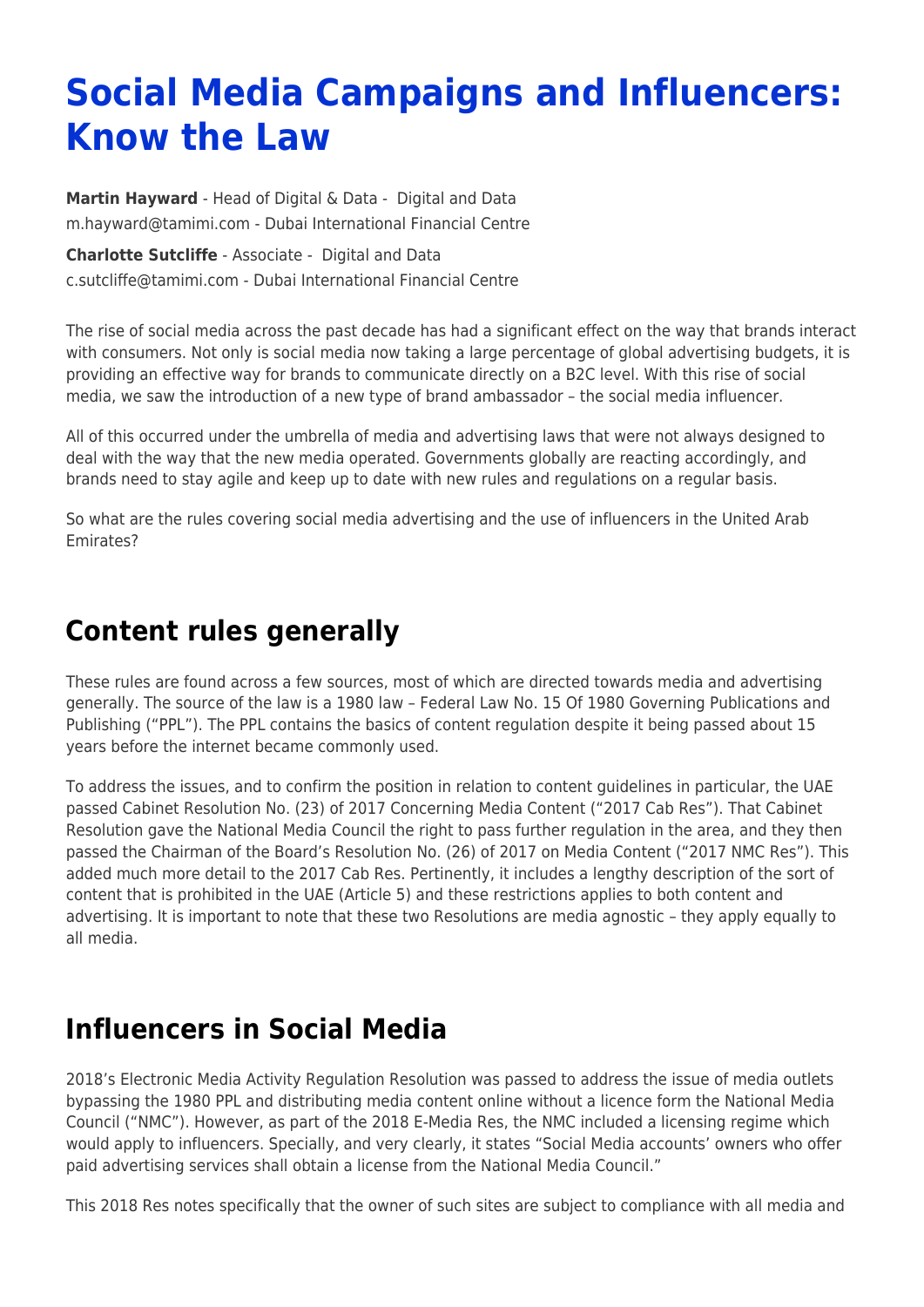advertising standards – a position that is not surprising given the broad application of the 2017 Cab Res and the 2017 NMC Res.

An initial flurry of press about this issue has calmed down with agencies being permitted to arrange licences for multiple influencer clients. This created a new industry in town – specialised influencer agencies.

#### **How Do Consumers Know It's an Ad?**

Globally there is a strong move towards including clear declarations that advertising is in fact advertising, in an effort to ensure there is no consumer confusion. This government concern pre-dates the rise of social media – magazines, radio and television have all been subject to similar requirements over the years.

In the UAE, Article 19 of the 2017 Cab Res states: "All paid advertising material must be explicitly and clearly stated as paid advertising material." The 2017 NMC Res adds a little more to this in Article (43): "All paid advertising materials or items shall include a clear and candid indication that they are paid advertising materials or items." This applies to all advertising in all media, including social media. On a strict interpretation of the law, a Facebook page for a brand should clearly state that it is advertising. In practice this is not always occurring, with brand utilising alibi pages, for example, or otherwise assuming consumers will understand the advertorial style of the pages.

Article (45) (7) does add further complication for such practices. It states that "the identity of the advertisement must be made clear and be presented as they are special and independent from the other advertising and editing materials or items, and borders must be placed to be separate such advertisement from any other material or item as well as intervals or time breaks in case of TV and radio broadcasting." Again, it is not a simple matter to properly analyse social media pages for compliance with this requirement.

To try and clear up this ambiguity, particularly in relation to influencers, the government issued a Guideline for Advertising late in 2018. The Guidelines, aside from providing a neat summary of laws applicable to advertising, do also contain the following list of special conditions for social media. Key points include the use of the hashtag "#ad" or "#paid\_ad" for disclosure – "thank you to …" or "in cooperation with…" are not sufficient. These hashtags must be legible and easy to find – readers should not have to scroll down to find them. Video content must include a verbal reference to the disclosure within the video.

#### **When Does an Influencer Have to Disclose?**

Any licensed influencer who presents advertising must comply with the advertising standards, which would of course include the above disclosure regime. Interestingly though, the definition of "Electronic Advertising" does actually include unpaid presentations though: "Any paid or unpaid form of presentation or promotion of ideas, goods or services by electronic means or network applications."

Our view is therefore that, on strict interpretation, all advertising whether paid or unpaid should include a disclosure.

From a brand perspective, it is interesting to note that the 2018 E-Media Res does state that the account owner is responsible for the content. We have not yet seen brands being sent notices about influencer content, but we are still in the early stages of the implementation of this resolution.